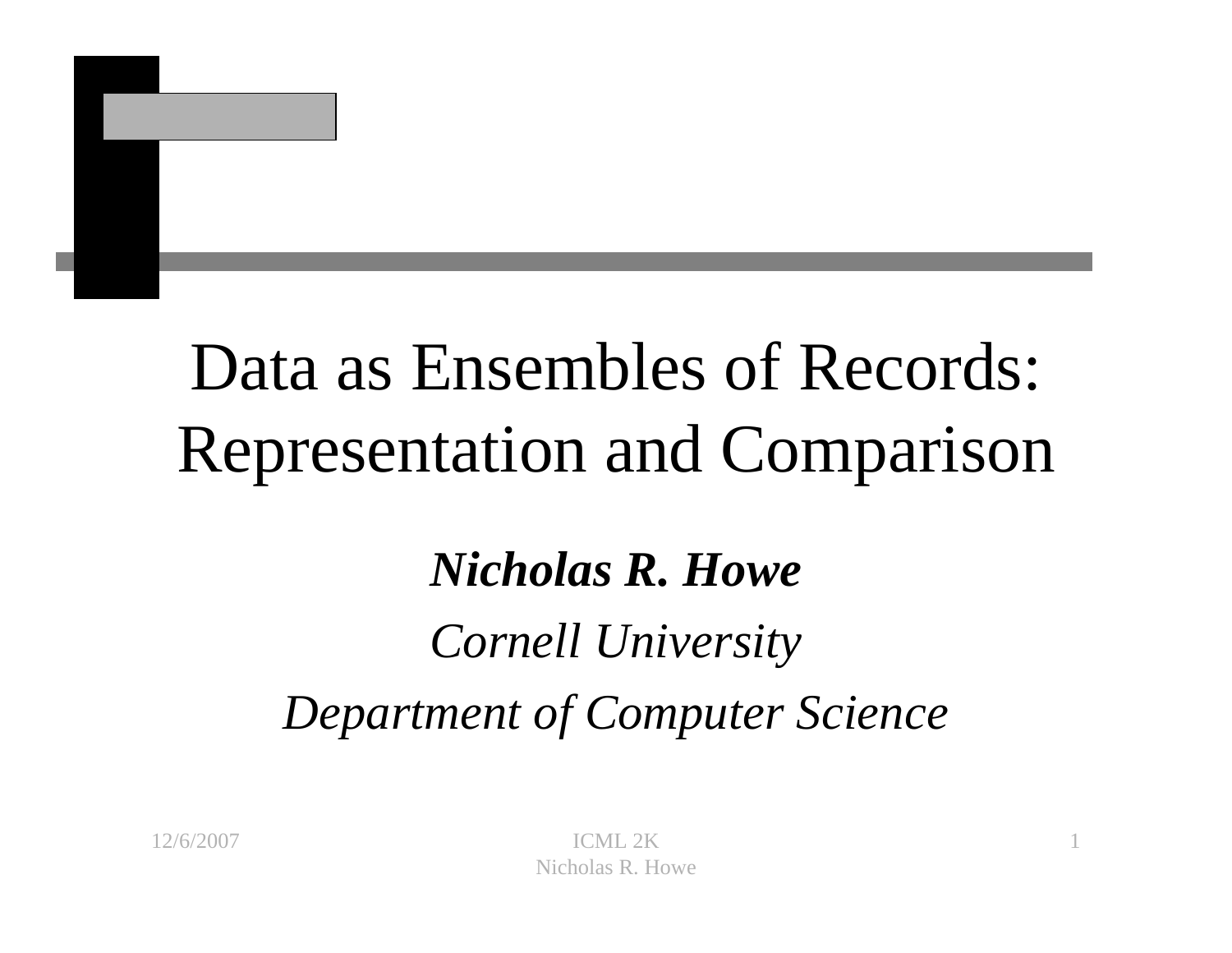#### Motivation

• Many ML algorithms assume data are expressed as *feature-value* pairs:

 $((f_1,v_1),(f_2,v_2),...,(f_n,v_n))$ 

• Some data aren't easily expressed in this format.

#### ⇒ Need to look at other representations.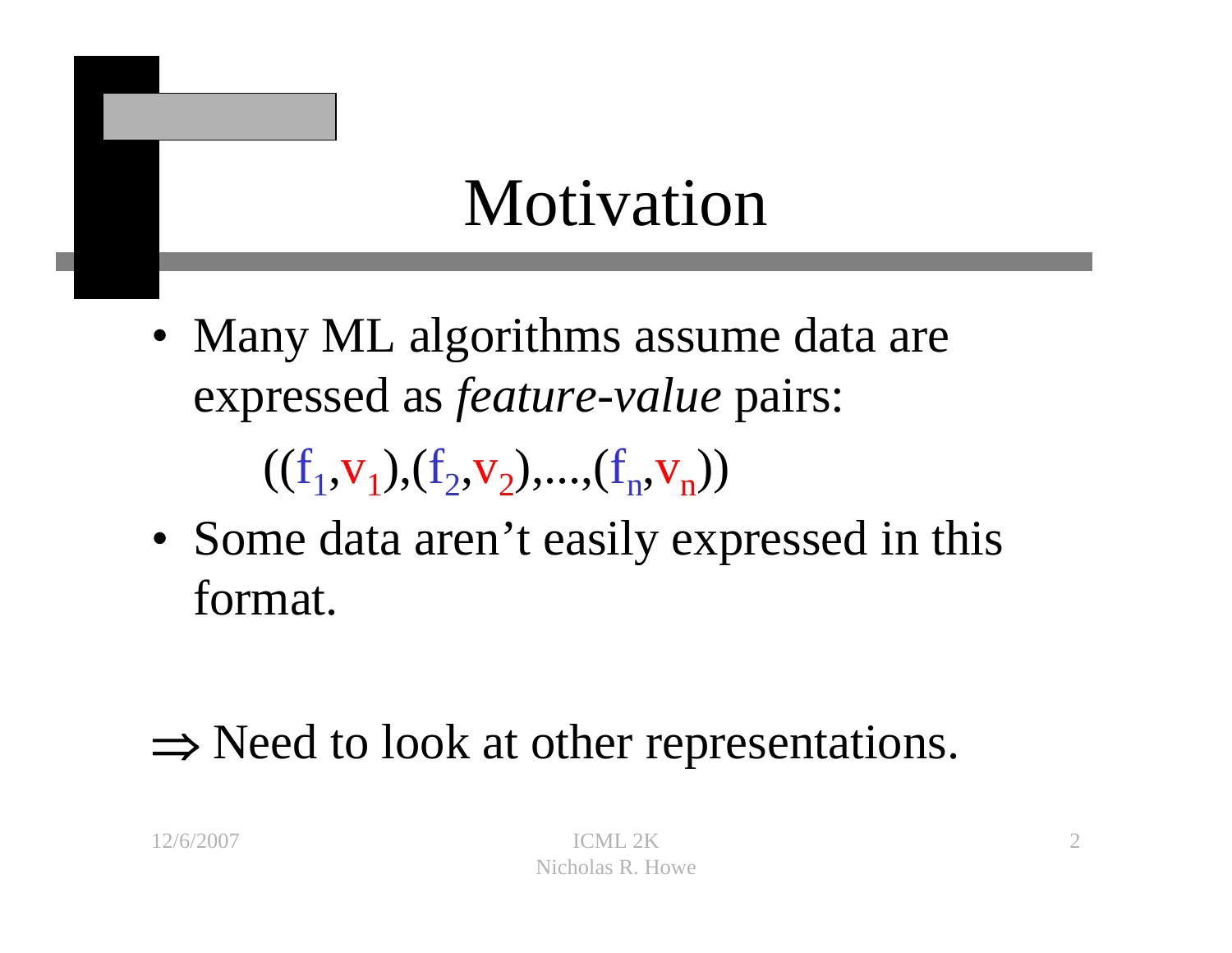### Ensembles of Records

- Some data have a collective structure: – Documents as collections of words.
	-
	- Accounts as collections of transactions.
	- –Episodes as collections of events.
- ⇒ *Ensembles* as collections of *records*.
- Number of records per ensemble varies.
- Records have simple description.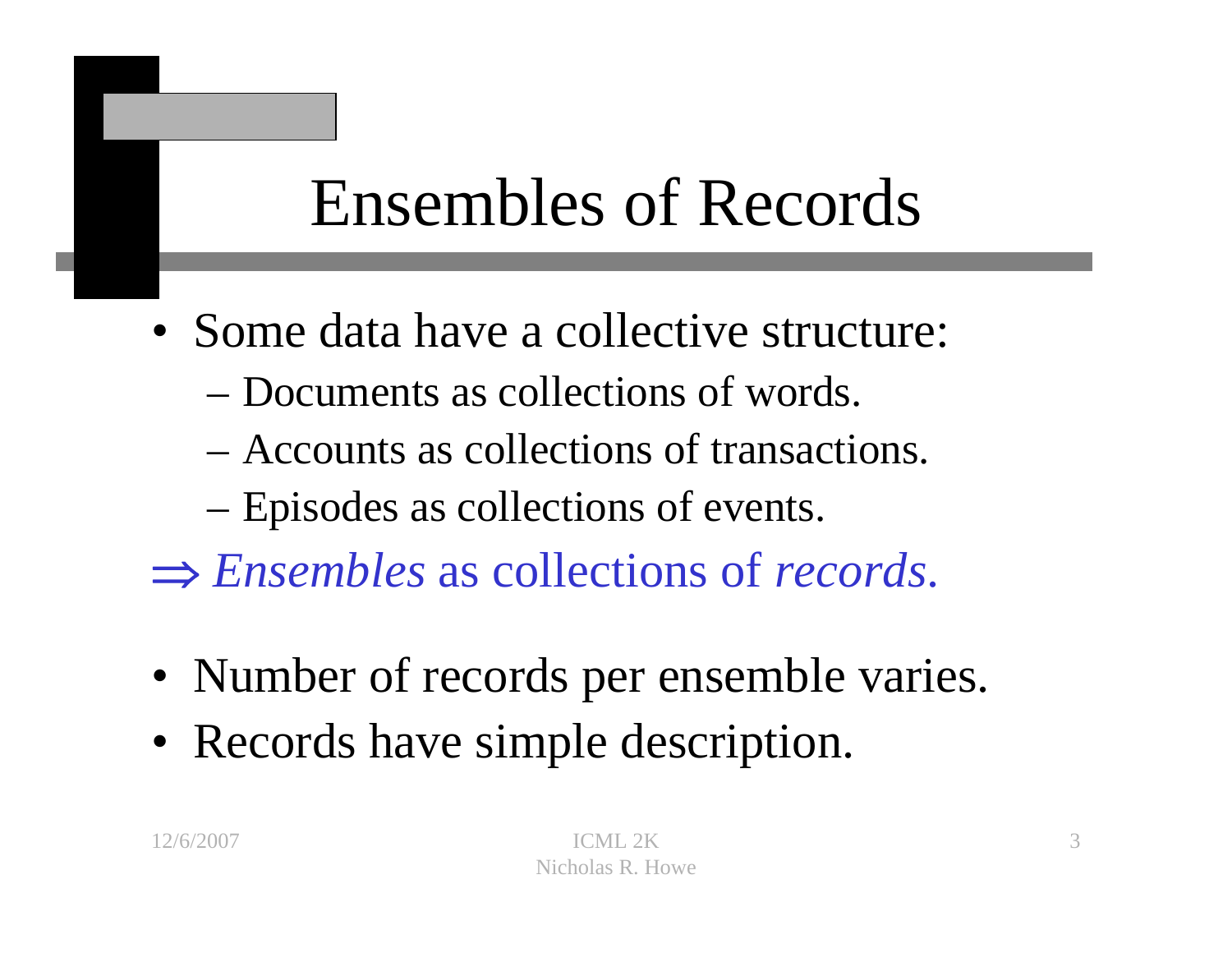## Roadmap

- Tools for dealing with ensemble data:
	- Uniform representation.
	- Metric for comparison.
- Application to two domains:
	- Pacific Ocean climate data.
	- Image classification and retrieval.
- Conclusions.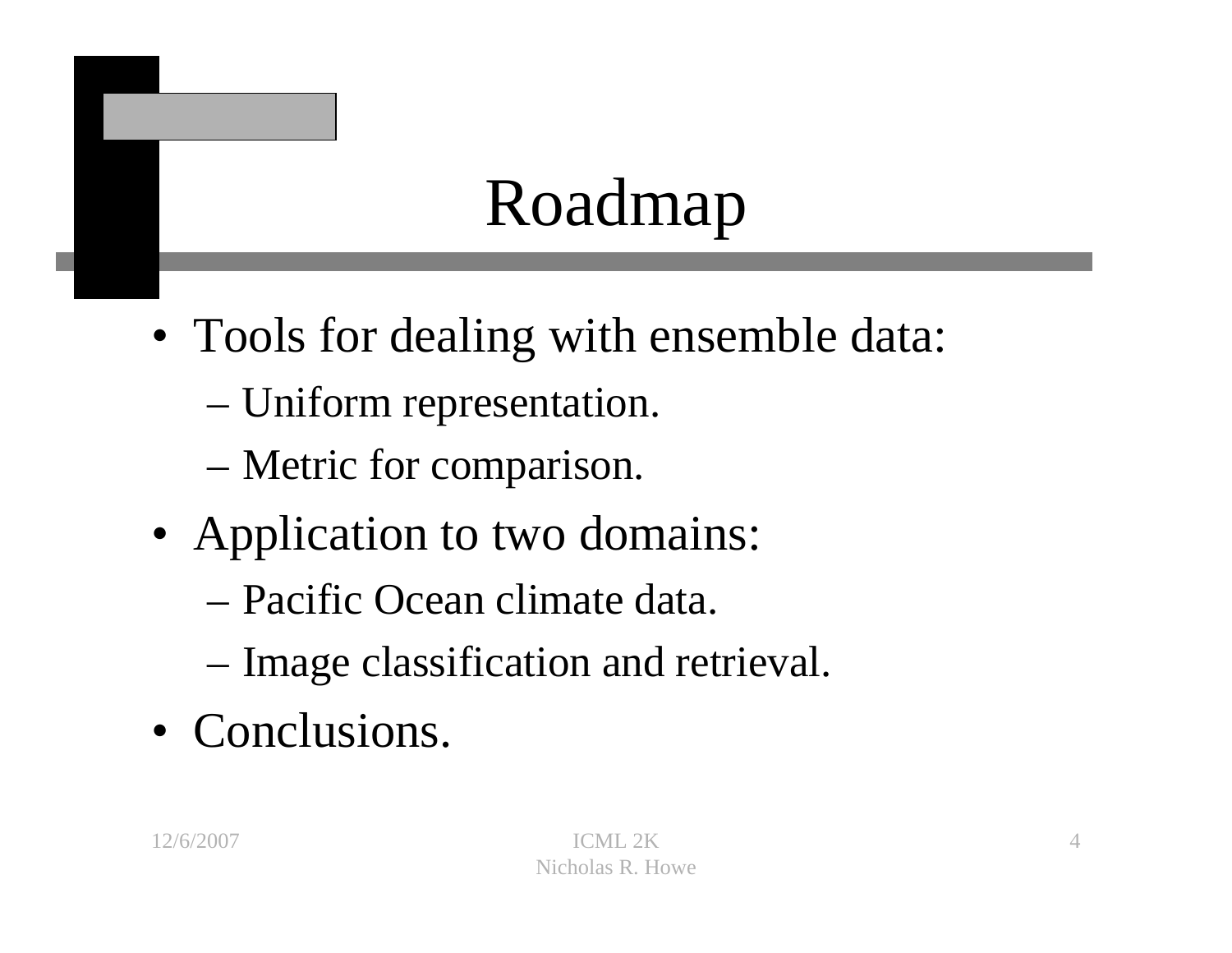## Representation

⇔

• Analogy:

Document as bag of words

Ensembleas bag of records

- $\Rightarrow$  Represent ensemble by histogram of records.
	- Discretize record features.
	- – Each record maps to bin corresponding to its discretized feature values.



12/6/2007 ICML 2KNicholas R. Howe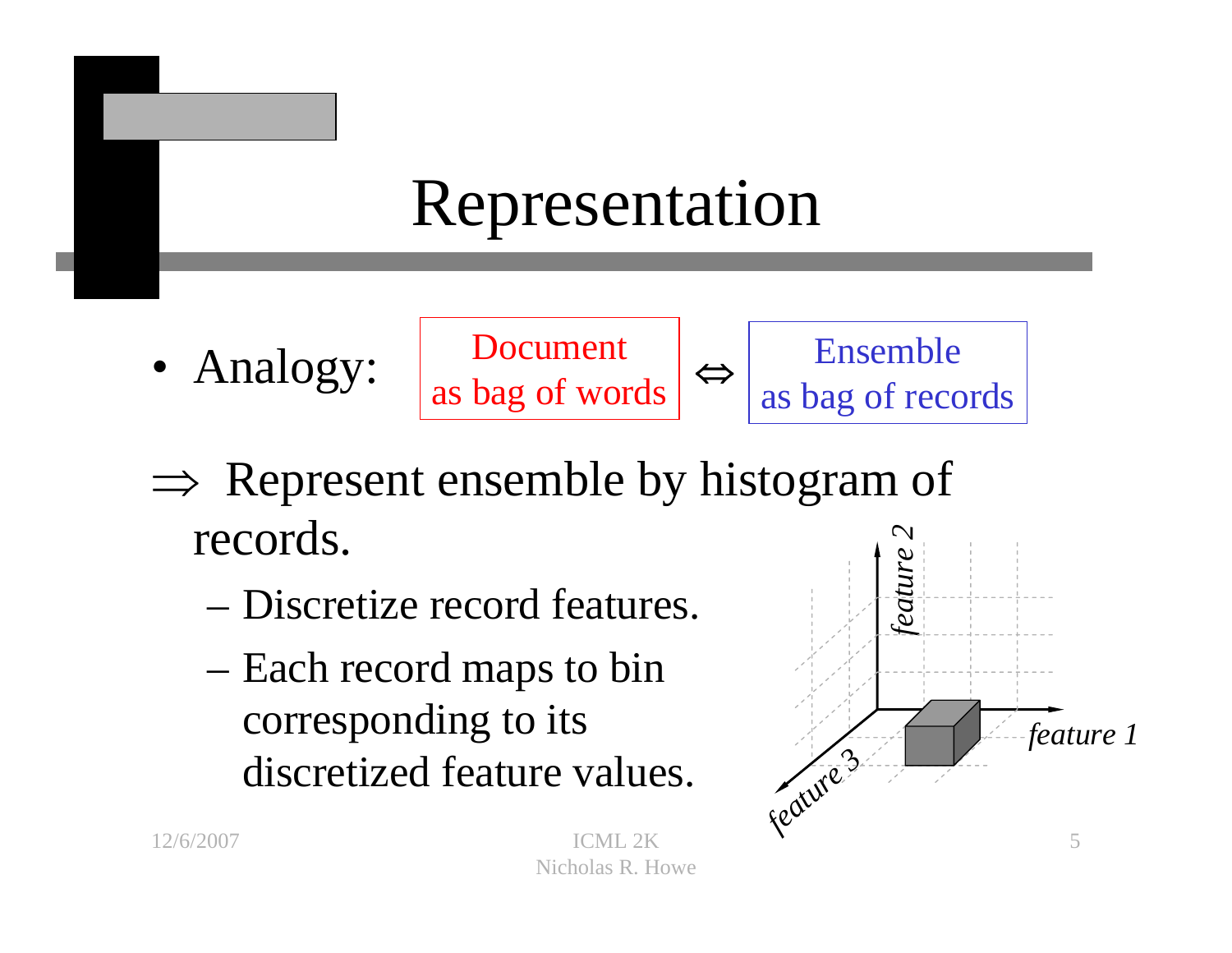## An Example

- Accounting domain.
- Each transactionis one record.
- Record is described by the amount and the dates of charge and payment.

| <b>Account History</b> |                                           |          |  |  |
|------------------------|-------------------------------------------|----------|--|--|
|                        | <b>Amount   Charge Date   Paid Date  </b> |          |  |  |
| \$75.00                | 06/16/99                                  | 10/13/99 |  |  |
| \$20.00                | 09/02/99                                  | 10/13/99 |  |  |
| \$35.00                | 09/28/99                                  | 10/13/99 |  |  |

• Discretize amount in \$50 units, dates by month.

e.g., *\$50-99*, *\$100-149*, *Jun99*, *Sep00*, etc.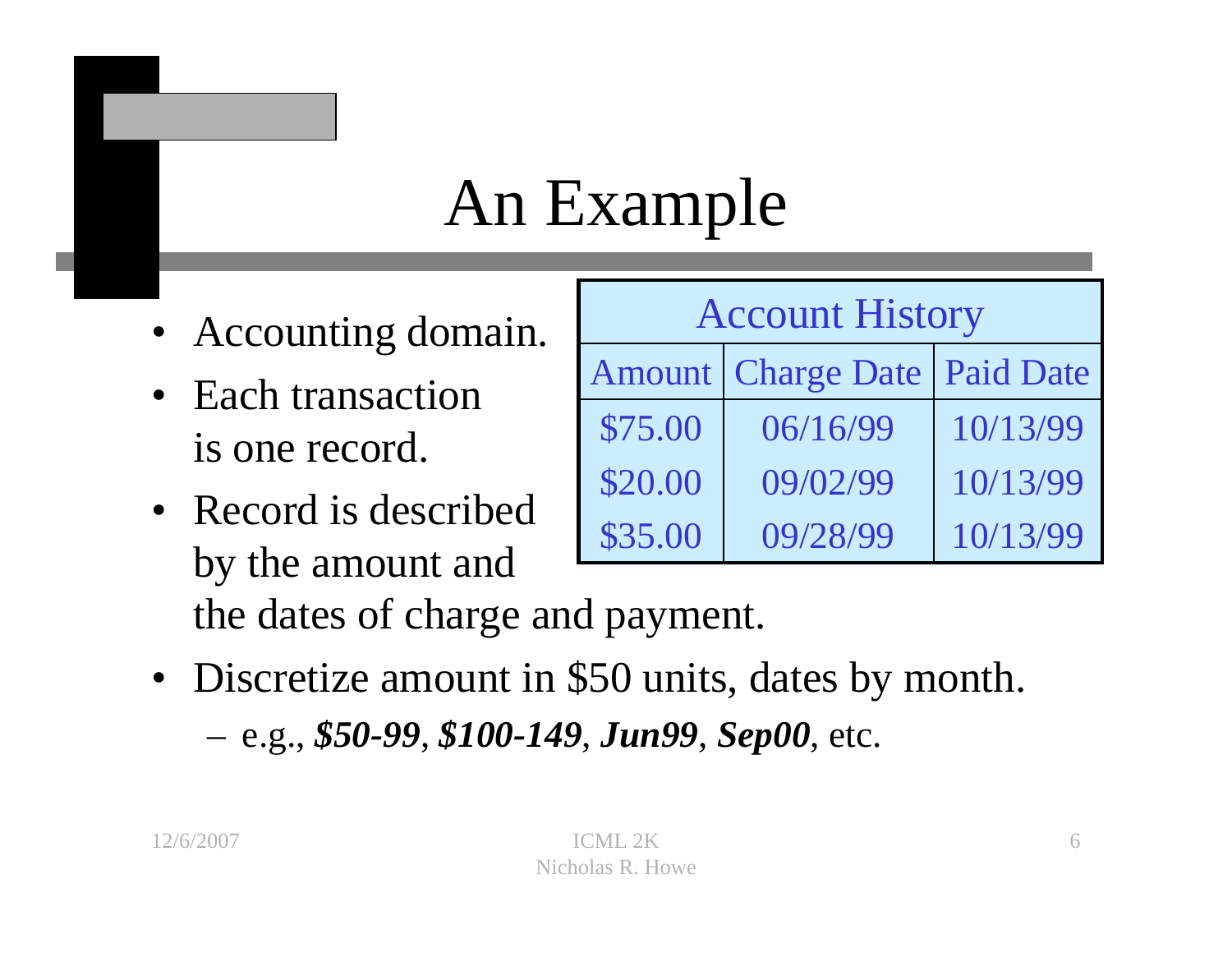## Example (cont.)

| <b>Account History</b> |                                  |          |                               |
|------------------------|----------------------------------|----------|-------------------------------|
|                        | Amount   Charge Date   Paid Date |          |                               |
| \$75.00                | 06/16/99                         | 10/13/99 | $=$ (\$50-99, Jun 99, Oct 99) |
| \$20.00                | 09/02/99                         | 10/13/99 | $=$ (\$0-49, Sep 99, Oct 99)  |
| \$35.00                | 09/28/99                         | 10/13/99 | $= (\$0-49, Sep99, Oct99)$    |

Vector representation: (...,0,0,1,0,...,0,2,0,0,...) **(***\$50-99***,** *Jun99***,** *Oct99* **) (***\$0-49***,** *Sep99***,** *Oct99* **) (***\$50-99***,***Sep99***,** *Oct99* **)**

12/6/2007 ICML 2KNicholas R. Howe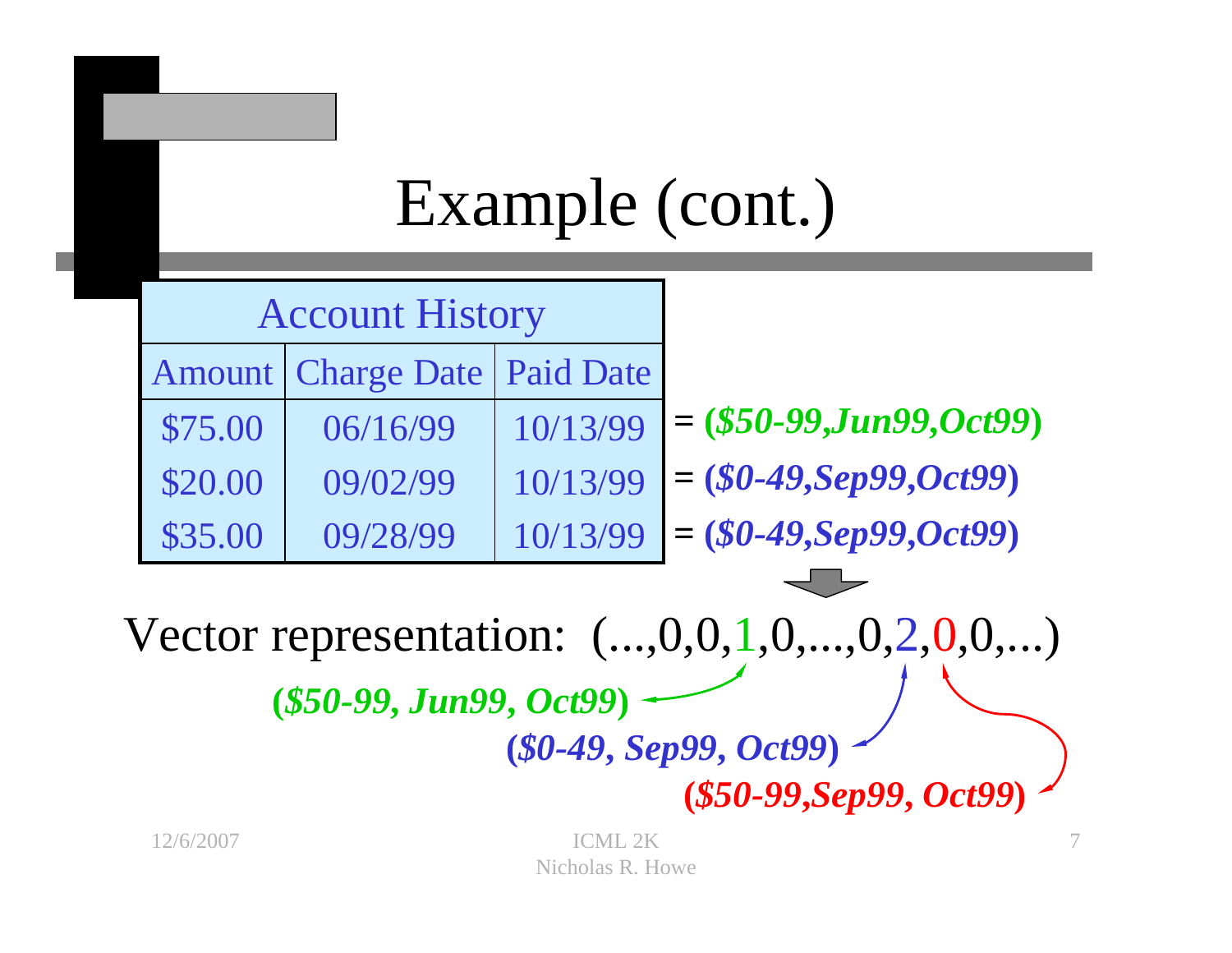## Comparison

• Compare ensembles using cosine metric: ⎞ **T**

$$
D(\mathbf{f}_1, \mathbf{f}_2) = \cos^{-1}\left(\frac{\mathbf{f}_1^T \mathbf{S} \mathbf{f}_2}{(\mathbf{f}_1^T \mathbf{S} \mathbf{f}_1)(\mathbf{f}_2^T \mathbf{S} \mathbf{f}_2)}\right)
$$

*(Recall analogy to documents as bags of words.)*

- Note generalization using **S** matrix:
	- **S** = **I** gives standard cosine metric.
	- Other values of **S** allow adjustments to metric.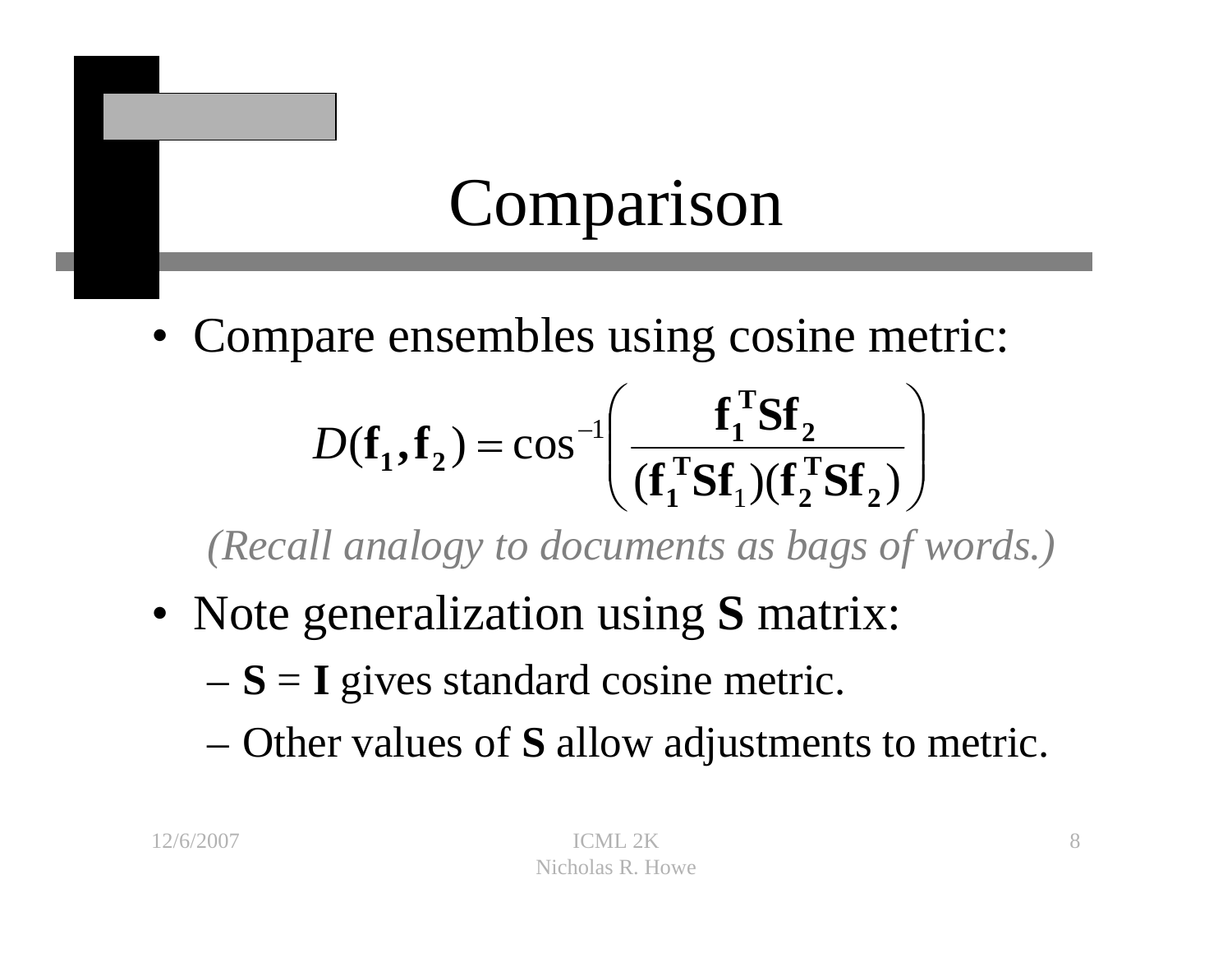# Comparison: **S** Matrix

• Discretization of record features may lose order/similarity information.

e.g., *\$50-99* is closer to *\$0-49* than *\$950-999*.

• Such relationships may be encoded in off-diagonal terms of **S**.



first value

⇒ more similar)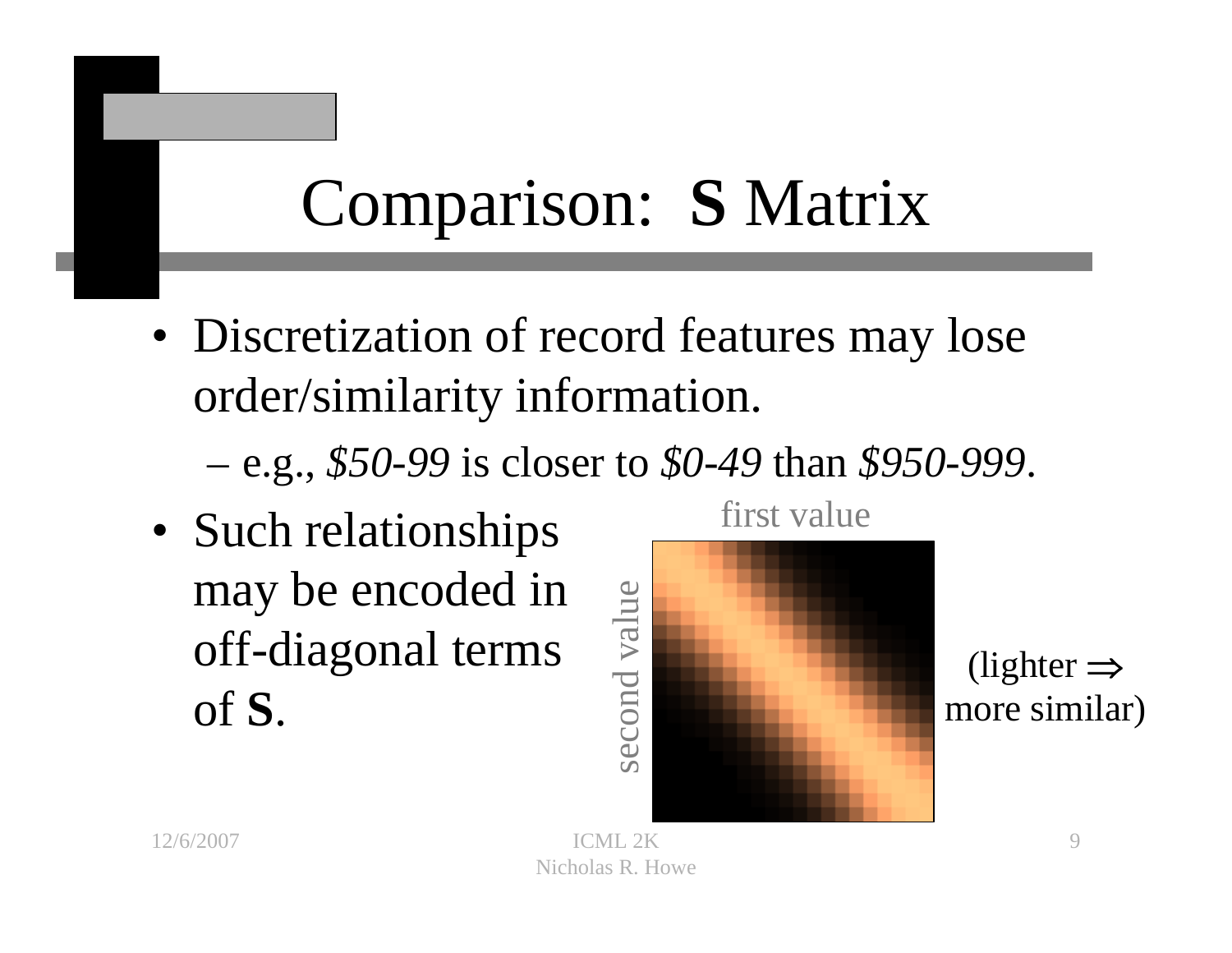# Generating the **S** Matrix

• **S** assembled from feature matrices **S**j .





• Terms of  $S_j$  are a function of the distance between bin centers in feature  $f_j$ . e.g., Gaussian or exponential decay.

–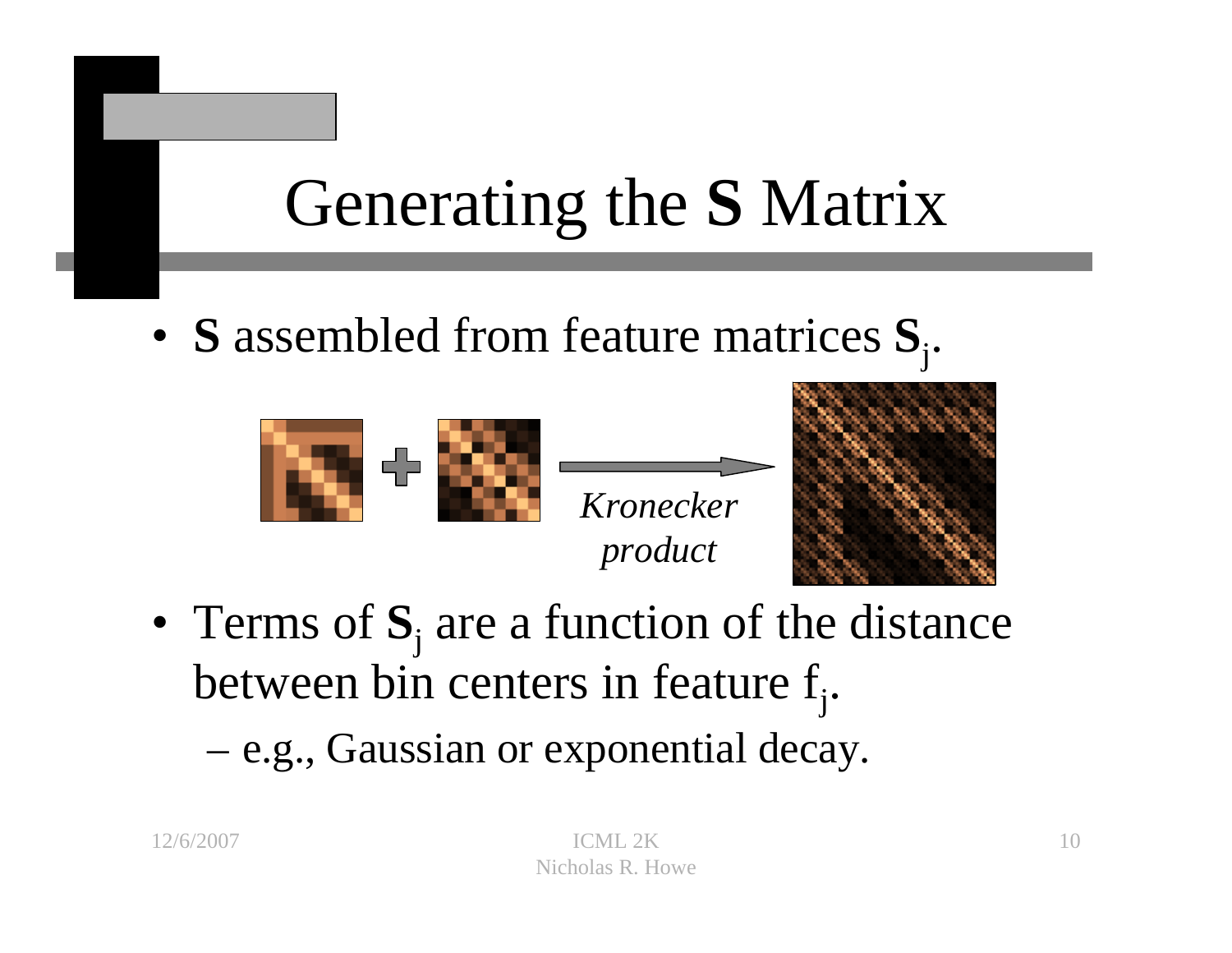### Alternate View of **S** Matrix

- Cholesky factorization of **S**: **S** <sup>=</sup> **T**  $\bf T$ **T**
- Cosine metric of modified vectors:

$$
D(\mathbf{f}_1, \mathbf{f}_2) = \cos^{-1}\left(\frac{(\mathbf{T}\mathbf{f}_1)^T (\mathbf{T}\mathbf{f}_2)}{((\mathbf{T}\mathbf{f}_1)^T (\mathbf{T}\mathbf{f}_1)((\mathbf{T}\mathbf{f}_2)^T (\mathbf{T}\mathbf{f}_2))}\right)
$$



12/6/2007 ICML 2KNicholas R. Howe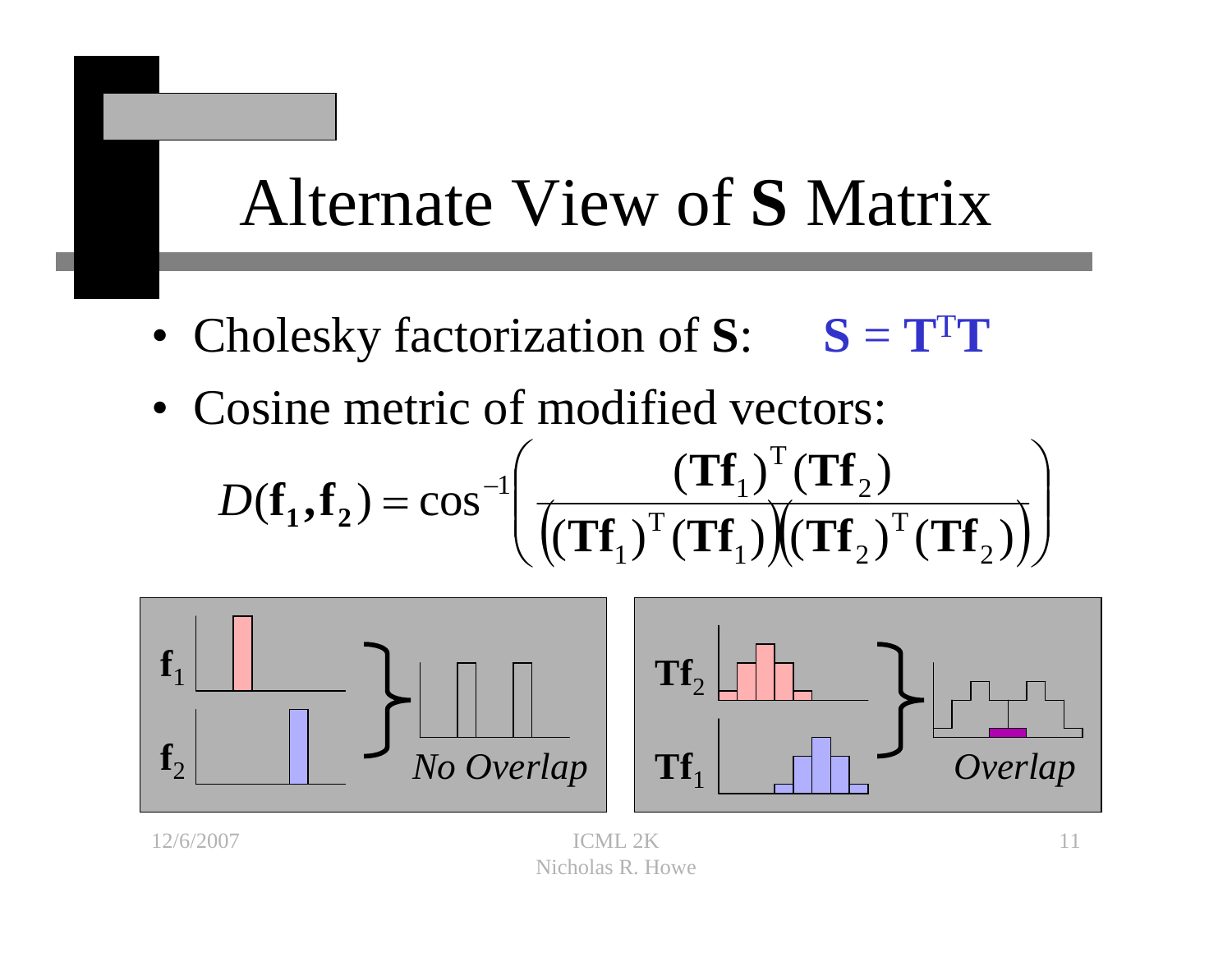## **Optimizations**

 $\bullet$   $\,$  <code>Structure of  $\bf S$  makes  ${\bf f}_1$   $\rm T S {\bf f}_2$ </code> calculation fast.

$$
D(\mathbf{f}_1, \mathbf{f}_2) = \cos^{-1}\left(\frac{\mathbf{f}_1^T \mathbf{S} \mathbf{f}_2}{(\mathbf{f}_1^T \mathbf{S} \mathbf{f}_1)(\mathbf{f}_2^T \mathbf{S} \mathbf{f}_2)}\right)
$$

- (Order  $n_1 n_2$ , where  $n_1$  and  $n_2$  are the number of records that went into  $\mathbf{f}_1$  and  $\mathbf{f}_2$ .)
- $\mathbf{f}_1^{\ \mathrm{T}}\mathbf{S}\mathbf{f}_1^{\ \mathrm{T}}$  and  $\mathbf{f}_2^{\ \mathrm{T}}\mathbf{S}\mathbf{f}_2^{\ \mathrm{T}}$  can be cached.
- Nearest neighbor search can be pruned by projection onto lower-dimensional spaces.



β is lower bound on α.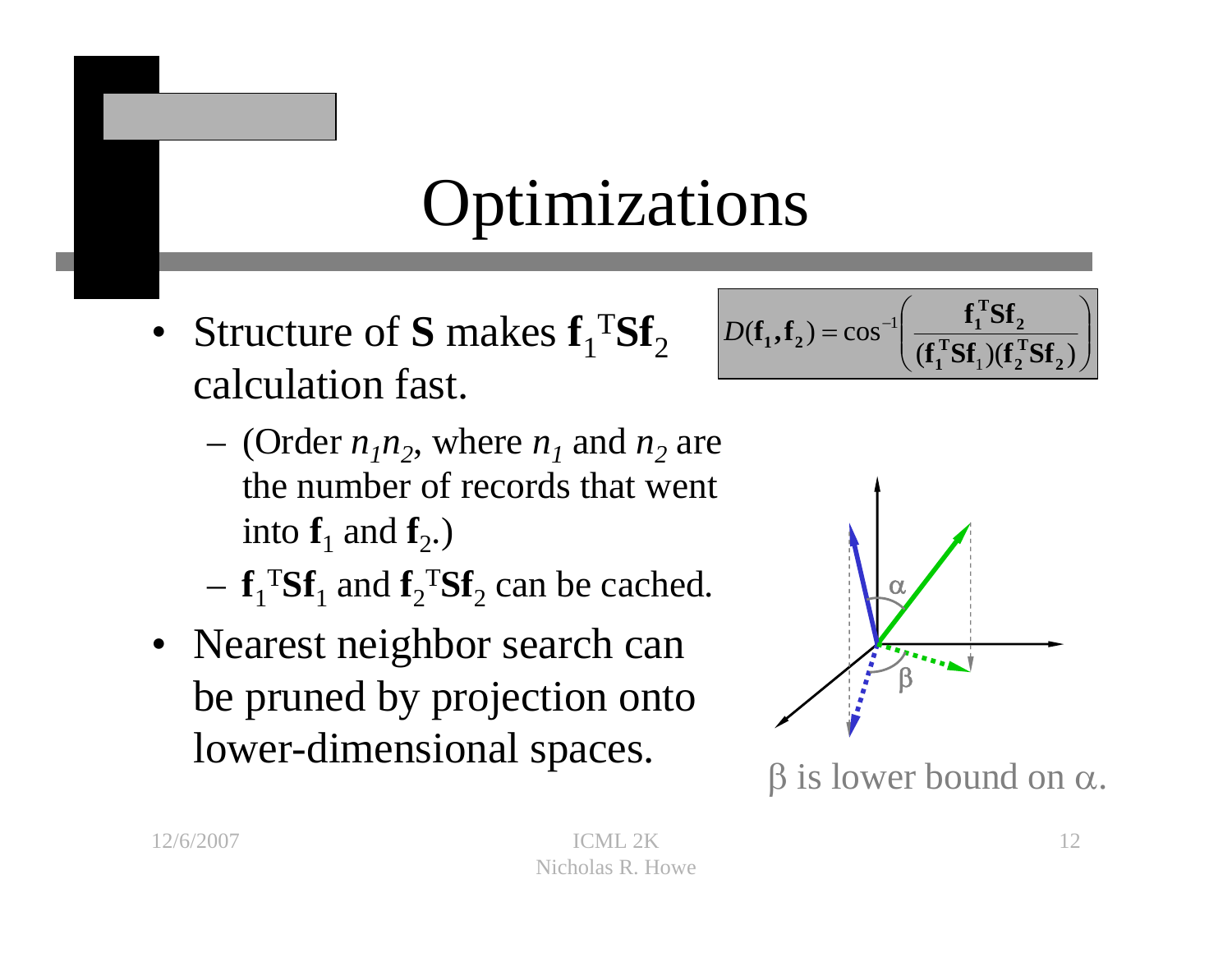## Experiments

- Pacific Ocean buoy measurements:
	- Data from NOAA meteorological buoys. (Available from UCI KDD repository.)
	- Contains four El Nino episodes.
- Image classification experiments:
	- –Images from Corel stock photo collection.
	- –Two sets of visually-similar categories.
- Many other data sets are proprietary.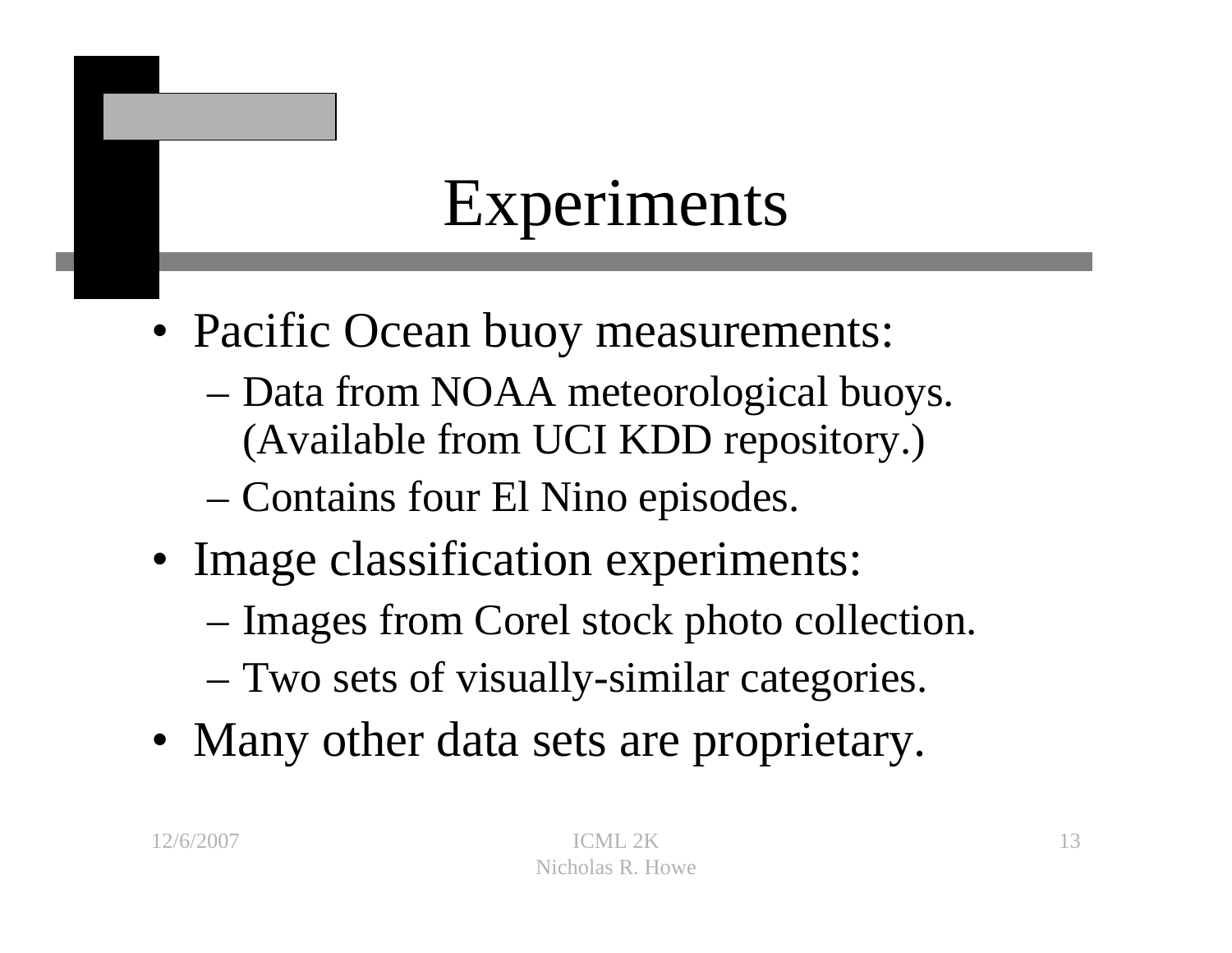### Pacific Ocean Data

- Data from March 1980 to June 1998.
	- Some missing data.
- Features and discretization:
	- Longitude, 5 bins.
	- Zonal & meridional winds, 7 bins each.
	- Humidity, 11 bins.
	- Air & sea temperatures, 15 bins each.
	- ⇒ Total dimensionality: 983,040 bins.
- Ensemble = aggregated measurements over onemonth intervals.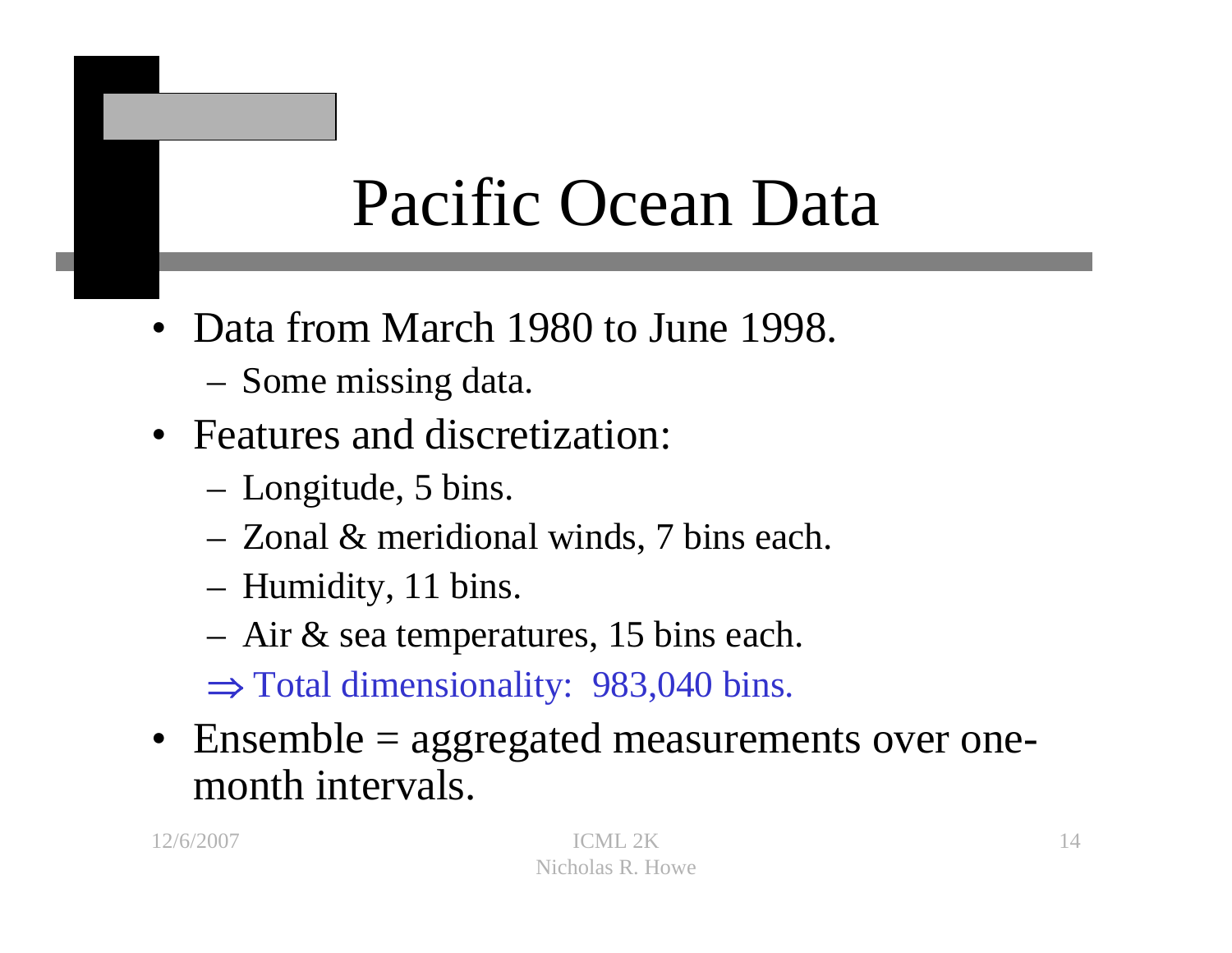#### First Pass Results



Reflects pattern of buoy addition over time:

Strongest trend is a surprising dependence on measurement date.



12/6/2007 ICML 2KNicholas R. Howe 15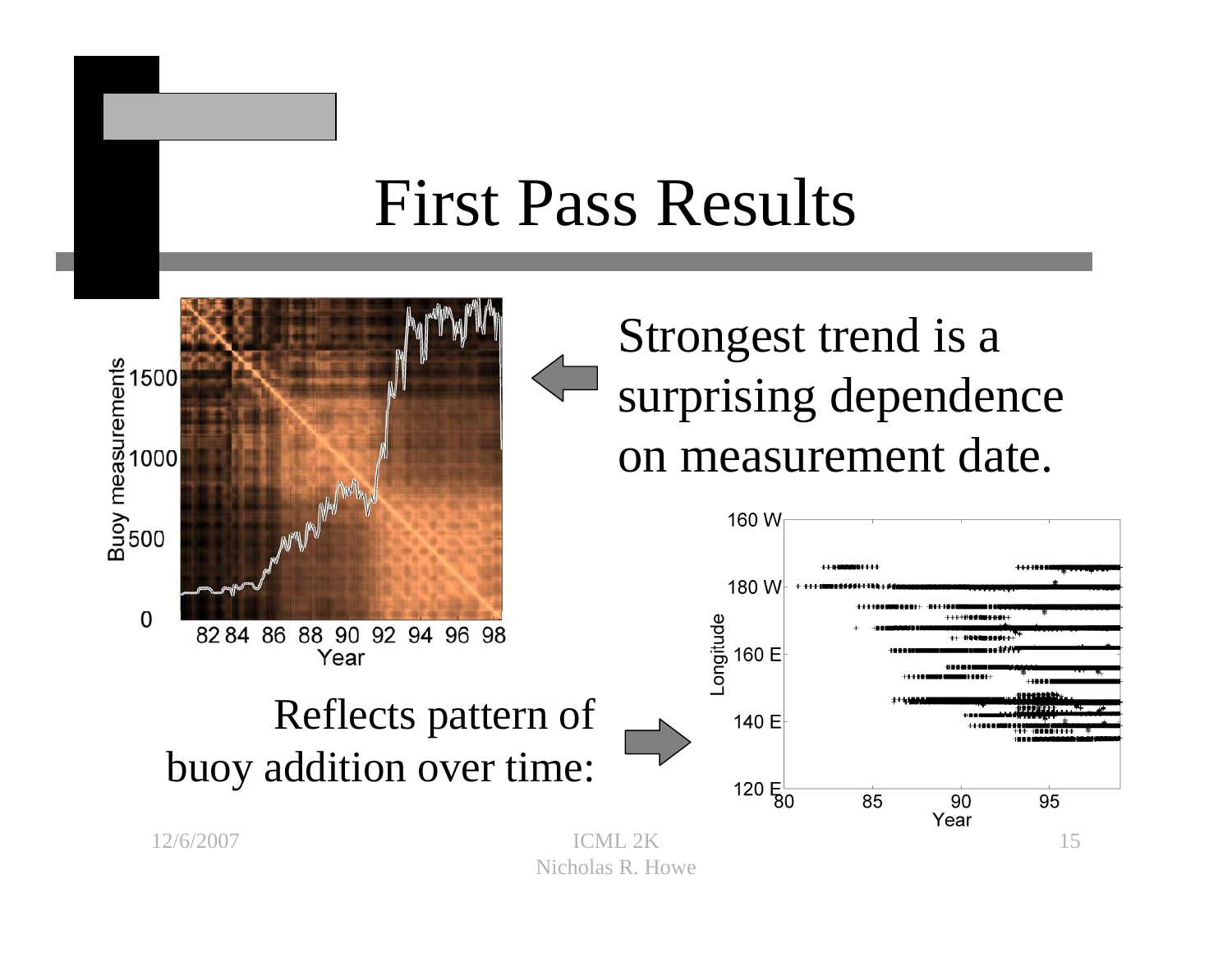#### Ocean Data: Final Results

• After accounting for buoy addition, we can detect El Nino and La Nina events.



12/6/2007 ICML 2KNicholas R. Howe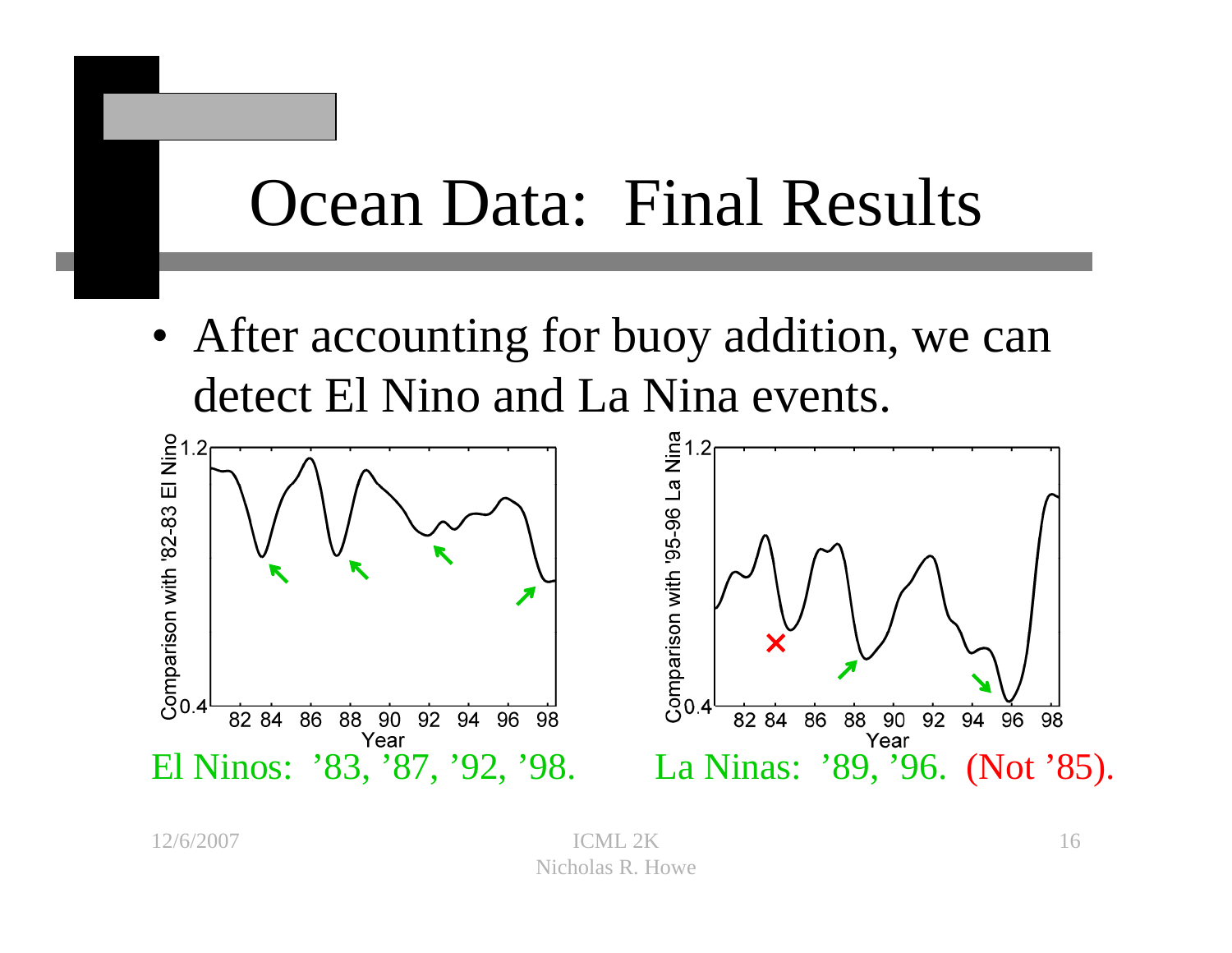## Image Classification

- Two sets of test images: 12 and 16 categories of ~100 images each.
- Features and discretization:
	- –Color, 28 bins.
	- Texture (mean gradient), 3 bins.
	- –Location, 25 bins.
	- Regional similarity, 4 bins.
- ⇒ Total dimensionality: 8400 bins.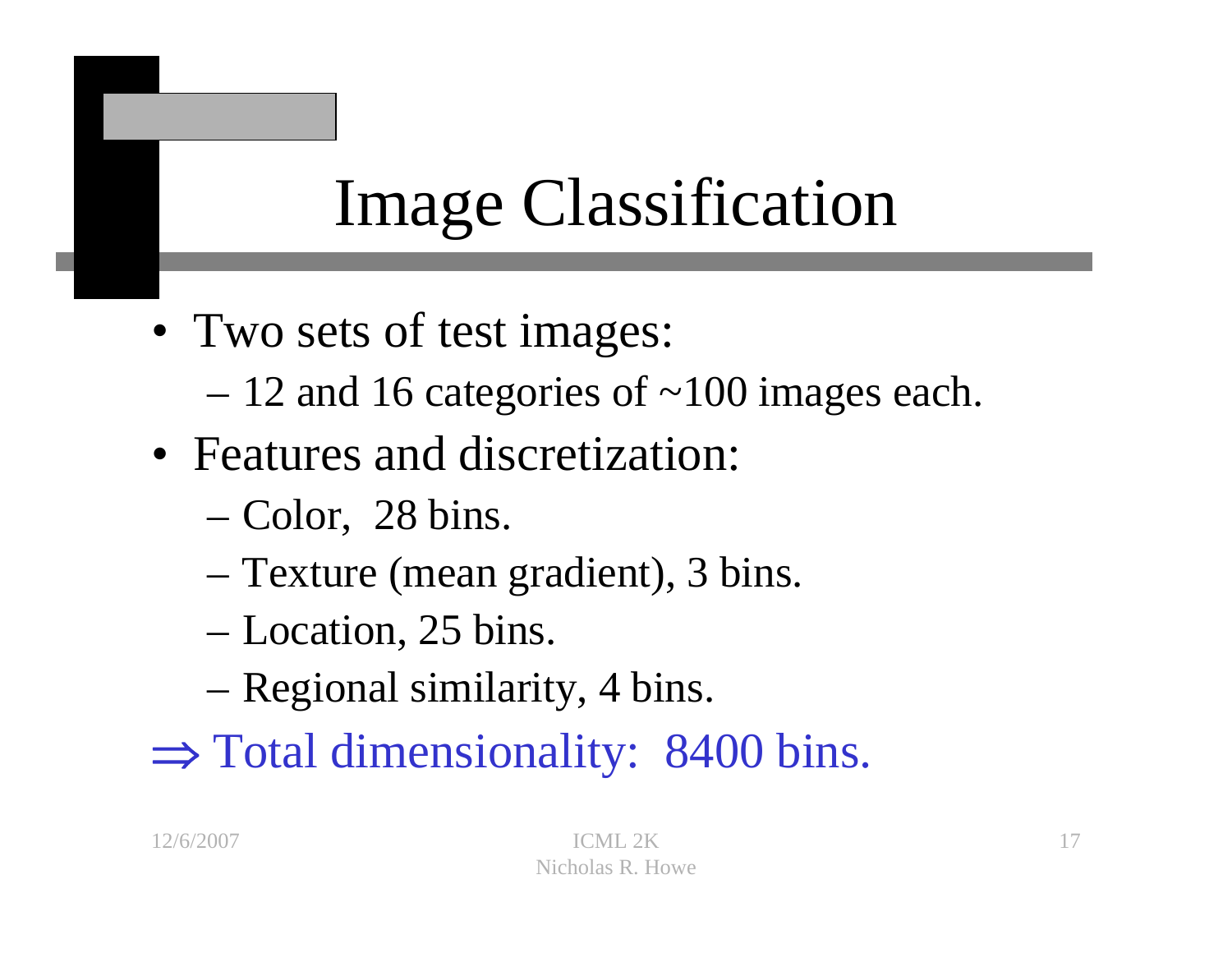## Sample images





#### Airshows











#### Elephants



Polar Bears





#### Skiers



#### Stained Glass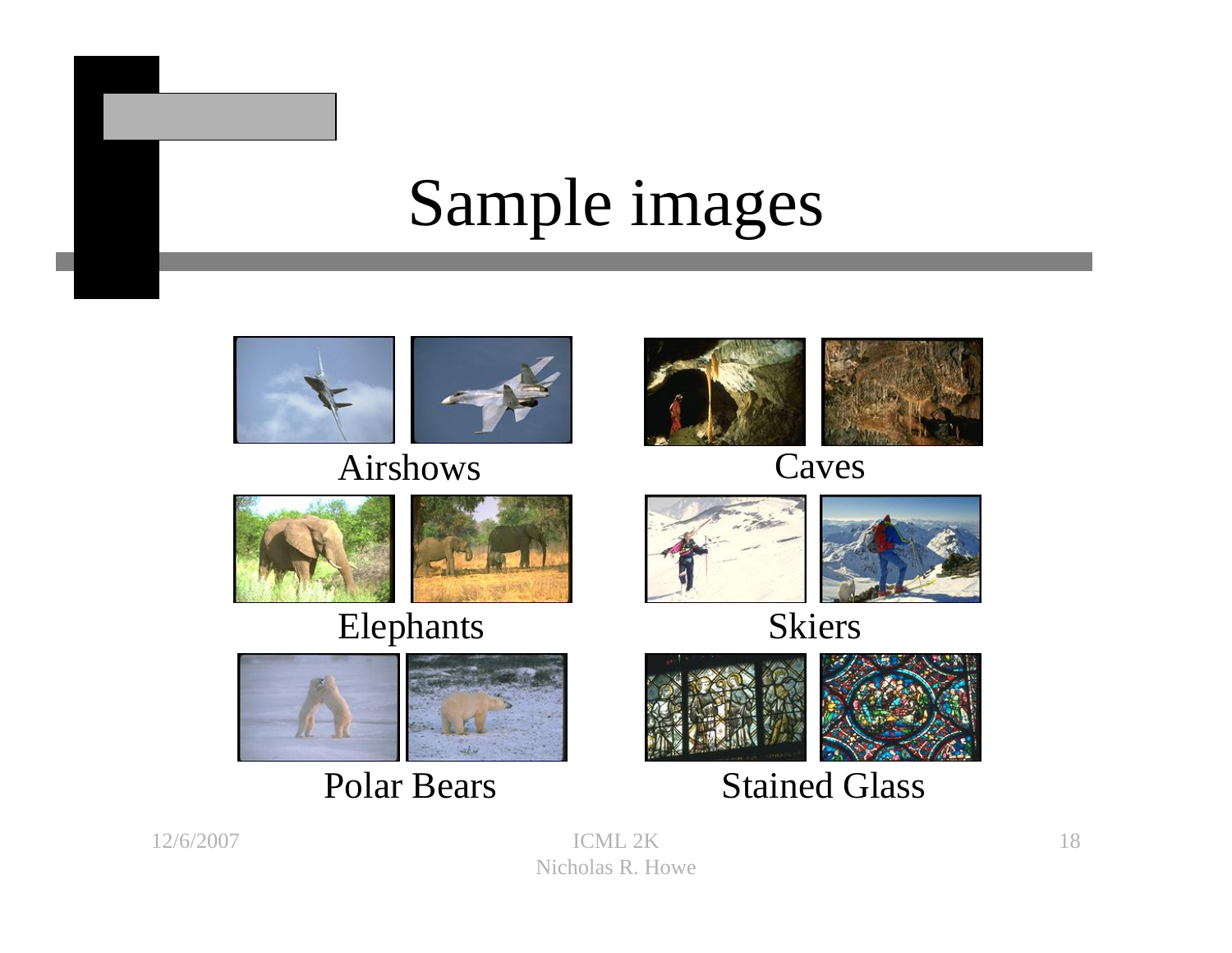## Classification Results

Comparison with two specialized image metrics:



- Outperforms baseline (green).
- Competitive with advanced image metric (blue).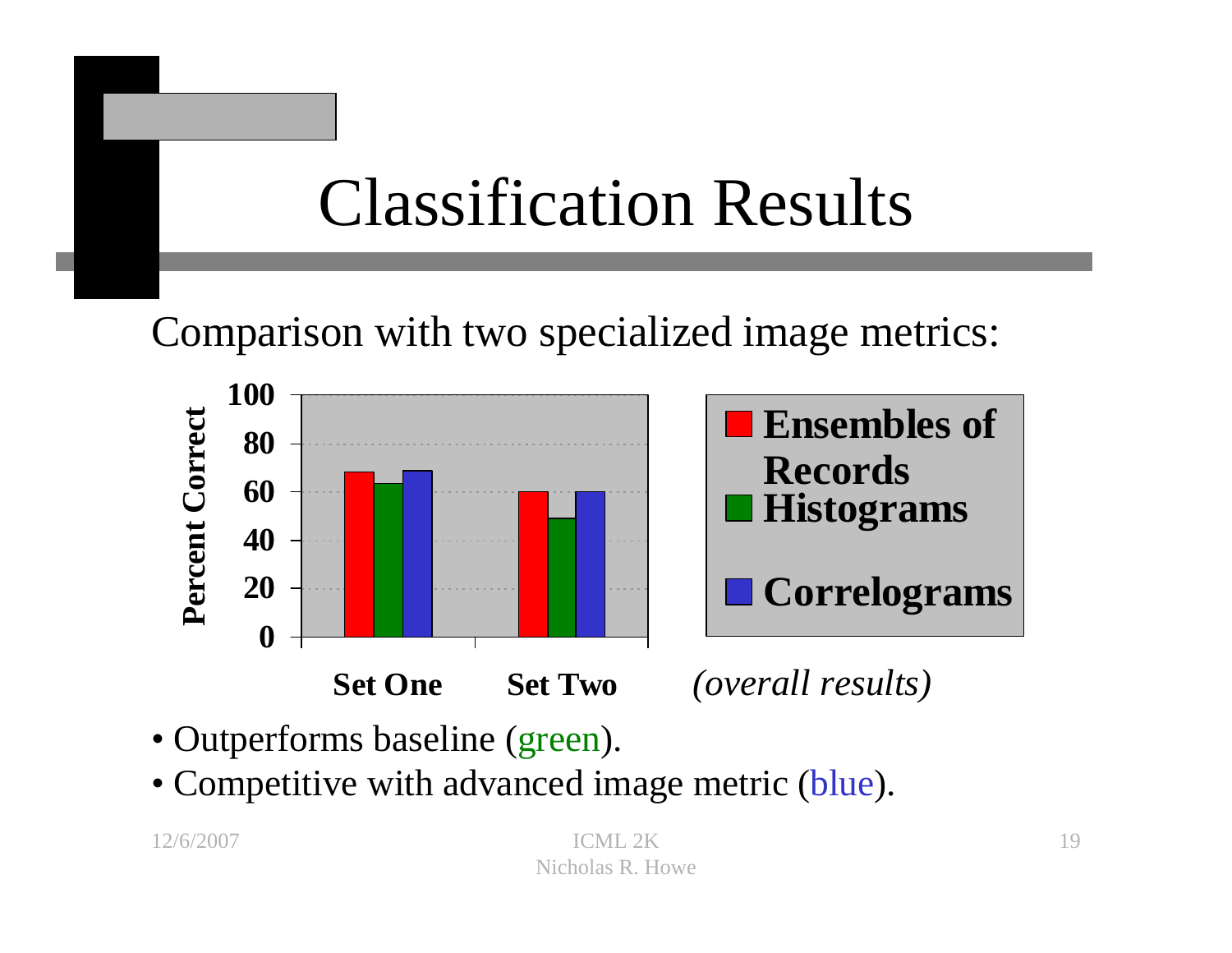## Summary

- Developed representation and metric for one nonstandard data format.
- Demonstrated use of these tools on two domains.
	- –Results show approach is effective.
	- – Competitive with specialized tools in image domain.